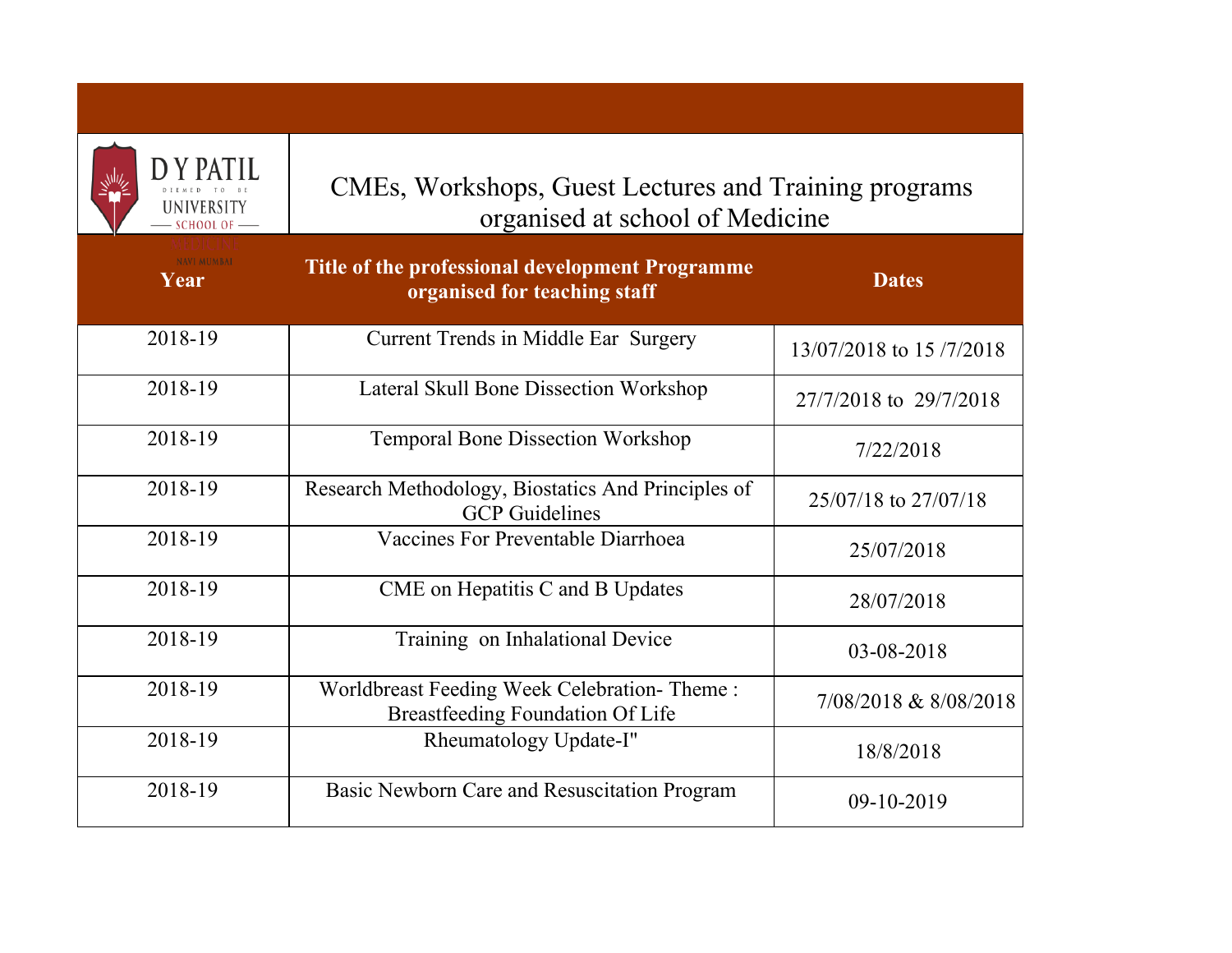| 2018-19 | Measles And Rubella Vaccination                                                                                    | 17/10/2018                |
|---------|--------------------------------------------------------------------------------------------------------------------|---------------------------|
| 2018-19 | World AIDS Day Celebration                                                                                         | 01-12-2018                |
| 2018-19 | <b>CME</b> on Suicide Prevention                                                                                   | 08-12-2019                |
| 2018-19 | CME On Diabetic Retinopathy Awareness And<br><b>Screnning Programme</b>                                            | 12-12-2019                |
| 2018-19 | CME on Airway Emmergencies and Life Support<br>and Workshop on Pain Management                                     | 19-06-2018 to -21-06-2018 |
| 2018-19 | Surgico-Pathological Grossing. And Molecular<br>Pathology                                                          | 23-06-2018 to 25-6-2018   |
| 2018-19 | CME on diabetes -Recent Updates and Diabetic Foot<br>Symposium                                                     | 28-6-2018 to 30-6-2018    |
| 2018-19 | CME on Sleep Physiology and lifestyle Medicine                                                                     | 01-07-2018 to 2-7-2018    |
| 2018-19 | Quality of Probiotics and its Clinical applications                                                                | 01-07-2018                |
| 2018-19 | Academic Research history and current status;<br>Pharmacuetical promotional literature and Industry<br>perspective | 05-07-2018 to 06-07-2018  |
| 2018-19 | Hospital infection control and Hospital hygiene a<br>systematic approach                                           | 08-07-2018 to 9-07-2018   |
| 2018-19 | Endoscopy symposium: what's new for general surgery<br>and Symposium on brain death and organ donation             | 14-07-2018                |
| 2018-19 | Management of parotid tumors An evidence based<br>approach and Obstructive sleep apnea Airway<br>evaluation        | 16-07-2018                |
| 2018-19 | Transcatheter aortic valve implantaion (TAVI) indian<br>scenario                                                   | 19-07-2018                |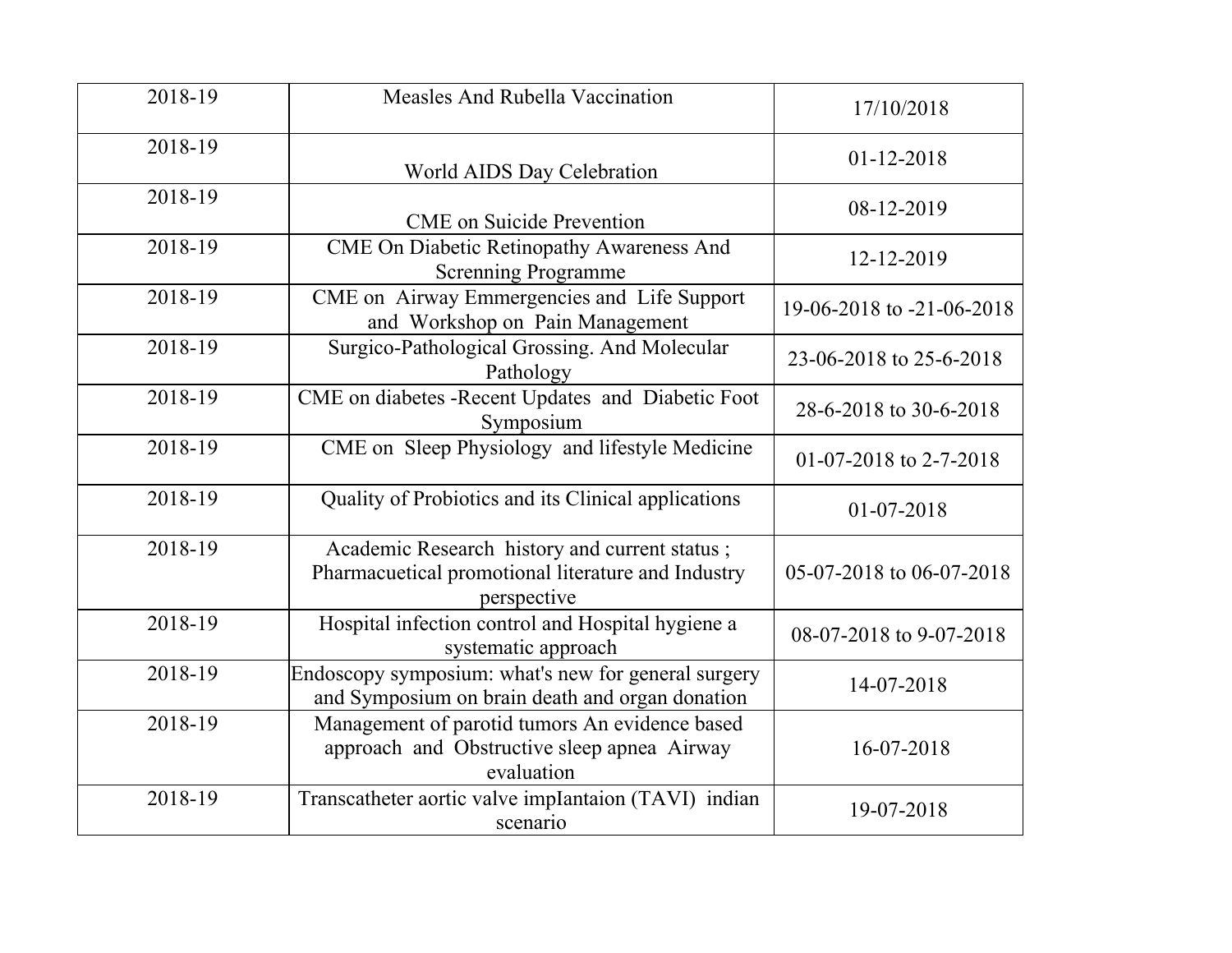| 2018-19 | CME on recent techniques in complicated cardiac<br>surgery                                                | 23-07-2018 to 24-07-2018 |
|---------|-----------------------------------------------------------------------------------------------------------|--------------------------|
| 2018-19 | Infection and Rhuematic disorder                                                                          | 11-07-2018 to 12-07-2018 |
| 2018-19 | Advanced trauma and Lifesupports workshop and<br>disasters managment                                      | 29-07-2018 to 30-07-2018 |
| 2018-19 | CME on skin and systemic diseases and Dermatology<br>Workshop                                             | 02-08-2018 to 05-08-2018 |
| 2018-19 | Hands-on Workshop on Fetal Dissection - Dr. Hemant<br>Lahoti                                              | 08-08-2018               |
| 2018-19 | Disorders of Sexual Differentiation with Interactive<br>pediatric Urological video demonstration          | 09-08-2018 to 11-08-2018 |
| 2018-19 | Public health challenges in todays world                                                                  | 15-08-2018 to 17-08-2018 |
| 2018-19 | Workshop on fluid biopsy -EGFR mutations for lung<br>cancer detection                                     | 19-08-2018 to 21-08-2018 |
| 2018-19 | Setting up Laproscopic -UNIT the bare essential in<br>gynacology procedures                               | 21-08-2018 to 24-08-2018 |
| 2018-19 | Case studies of various psychiatrc disorders and<br>Workshop on Addictions rehabilitaion programme        | 28-08-2018               |
| 2018-19 | Satellite symposia on obesity                                                                             | 01-09-2018 to 3-09-2018  |
| 2018-19 | PATIENT SAFETY Modern concepts of teamwork in<br>the OR and creating a safer environment for the patient. | 05-09-2018 to 06-09-2018 |
| 2018-19 | CME on Ocular diagnostic and Disc and Neuro-<br>opthalmology and workshop on eye procedure                | 20-10-2018 to 22-10-2018 |
| 2018-19 | HIV and Hepatitis global perceptive.                                                                      | 01-11-2018 to 02-11-2018 |
| 2018-19 | Shoulder Biomechanics, Sports injury and Sports<br>nutrition                                              | $01 - 12 - 2018$         |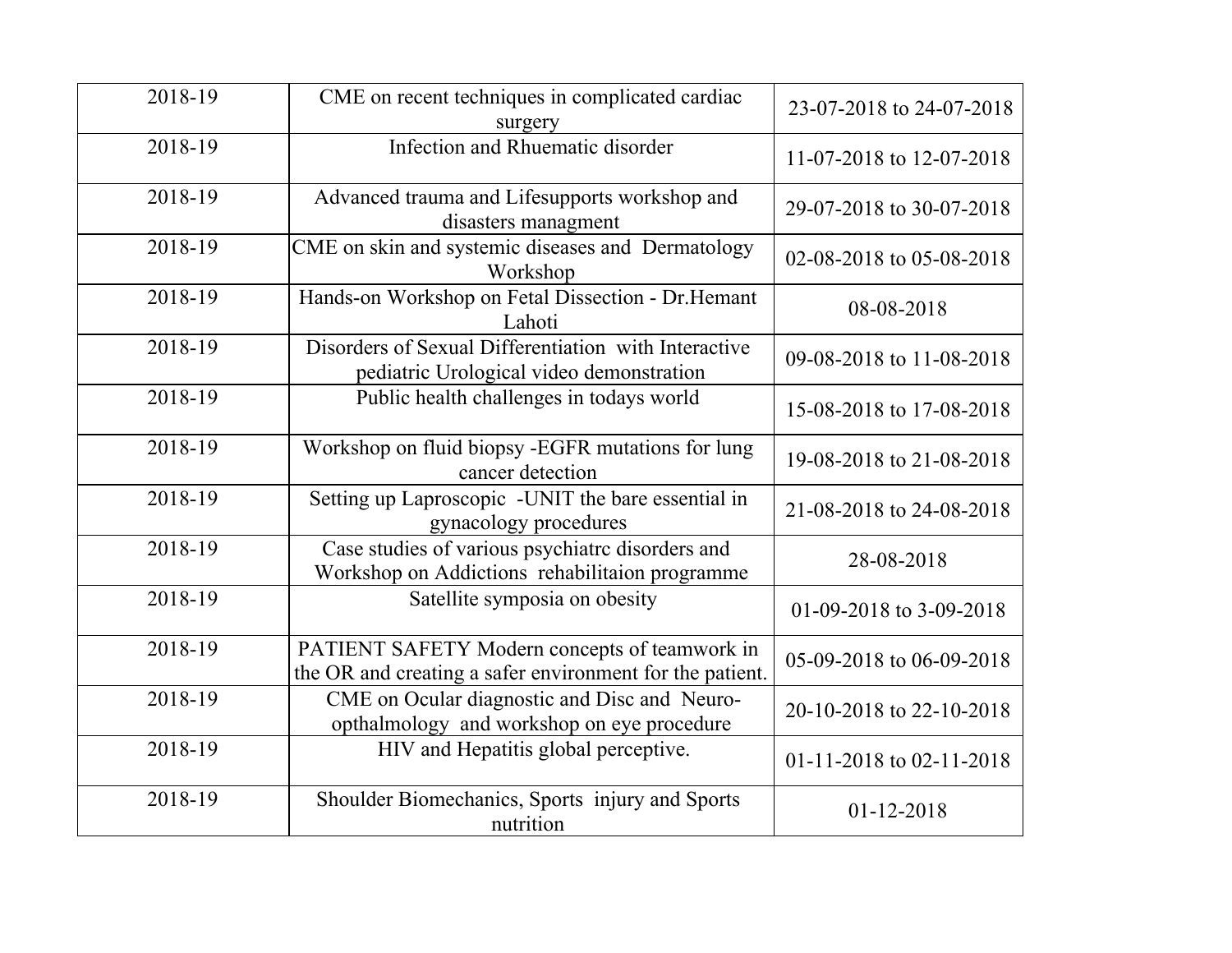| 2018-19 | Hands on workshop , Fibreoptic bronchoscopy,<br>Thoracoscopy, ventilator and Conference on<br>Obstructive airway disease | 15-01-2019 to 16-01-2019 |
|---------|--------------------------------------------------------------------------------------------------------------------------|--------------------------|
| 2018-19 | CME on neuroradiology-Brain tumor- current concept                                                                       | 16-02-2019 to 17-2-2019  |
| 2018-19 | SIMulation training on Neonatal SIMULATION                                                                               | 16-03-2019               |
| 2018-19 | Case -based interactive live surgery/video<br>demonstartion of open/vats/thorascopic /robotic<br>approches               | 18-04-2019               |
| 2018-19 | Renal disorder in variuos scenario                                                                                       | 20-05-2019               |
| 2018-19 | Medicolegal awareness                                                                                                    | 04-04-2019               |
| 2018-19 | Simulation instructor development :comprehensive<br>course                                                               | 25-4-2019 to 27-04-2019  |
| 2018-19 | <b>Basic Life Support Workshop</b>                                                                                       | 04-06-2018               |
| 2018-19 | Simulation Workshop On Prevaginal Procedure                                                                              | 04-06-2018               |
| 2018-19 | Simulation Workshop On Normal Labour                                                                                     | 04-06-2018               |
| 2018-19 | AMC Obstetric Emergency Workshop (CME)                                                                                   | 01-07-2018               |
| 2018-19 | World Kidney Day                                                                                                         | 03-08-2018               |
| 2018-19 | Hand On Workshop On Neonatal Emergencies                                                                                 | 06-09-2018               |
| 2018-19 | Anesthesia Workshop                                                                                                      | $02 - 10 - 2018$         |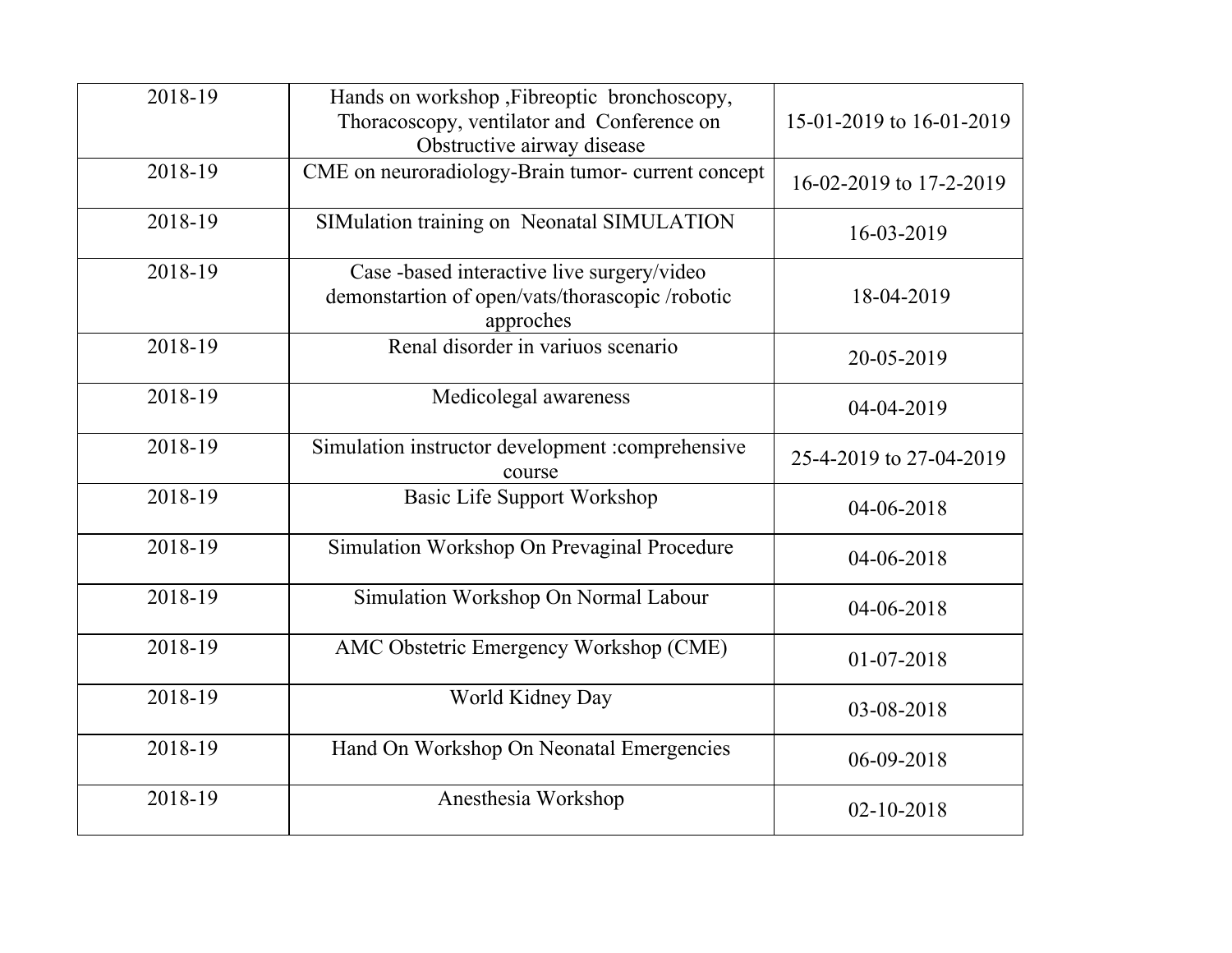| 2017-18 | Examination Of Patients With Sexual Assault - Guest<br>Lecture                                  | 17-06-2017              |
|---------|-------------------------------------------------------------------------------------------------|-------------------------|
| 2017-18 | World ORS Day Celebration                                                                       | 13-07-2017              |
| 2017-18 | <b>CME On Protocol Related To Swine Flue Prevention</b><br><b>And Treatment</b>                 | 13-07-2017              |
| 2017-18 | Workshop Hypothyriodism And Thyroid Disorder In<br>Preganacy- Addressing Challanges             | 18-07-2017              |
| 2017-18 | World Bereast Feeding Week(1-7 August) Celebration-<br>Theme: Sustaining Breastfeeding Together | 05-08-2017              |
| 2017-18 | <b>CME</b> On Diabetes                                                                          | 09-08-2017              |
| 2017-18 | The Garbhini Paricharya For Supraja Workshop.                                                   | 11-08-2017              |
| 2017-18 | <b>Medicolegal Awareness</b>                                                                    | 11-08-2017              |
| 2017-18 | Temporal Bone Dissection- Dr. D. Y. Patil University                                            | 11-08-2017 to 13-8-2017 |
| 2017-18 | Lateral Skull Base Workshop And Live Surgery<br>Workshop                                        | 1-9-17 to 3-9-2017      |
| 2017-18 | Workshop On Advanced Ventiletion                                                                | 15-09-2017              |
| 2017-18 | CME On Ild                                                                                      | 16-09-2017              |
| 2017-18 | 6Th Navi Mumbai Chest Meet                                                                      | 20-09-2017              |
| 2017-18 | World Heart Day                                                                                 | 05-10-2017              |
| 2017-18 | Depression: Lets Talk                                                                           | 07-10-2017              |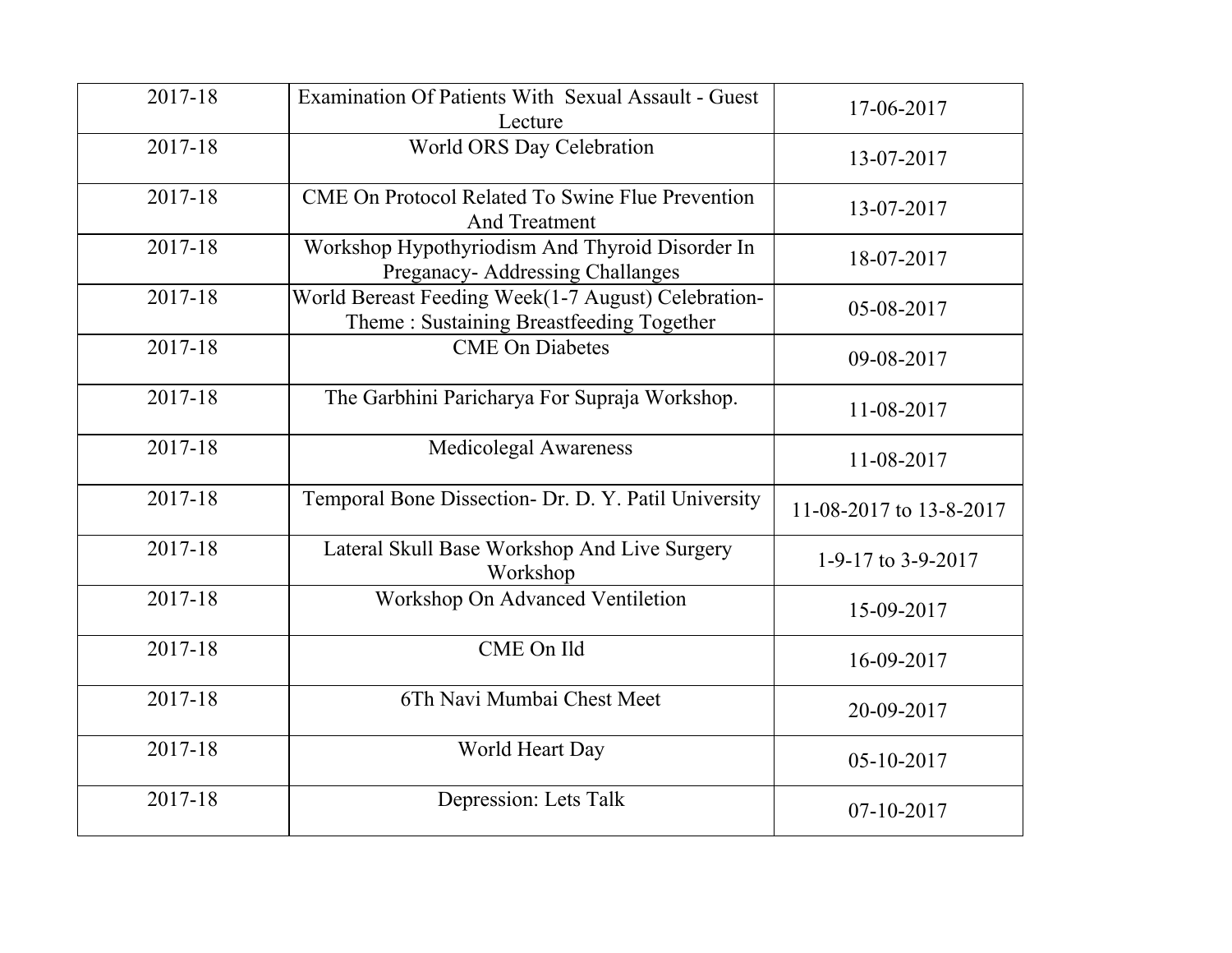| 2017-18 | Training On Inhalational Device                                                  | 09-10-2017               |
|---------|----------------------------------------------------------------------------------|--------------------------|
| 2017-18 | <b>Stress Managment At Work Place</b>                                            | $10-10-2017$             |
| 2017-18 | <b>Nutrition In Pregnancy Guest Lecture</b>                                      | 25/11/2017               |
| 2017-18 | <b>CME</b> On Diabetes                                                           | 20/12/2017               |
| 2017-18 | Blood Transfusion In Obstetrics And Gynecology                                   | 21/12/2017               |
| 2017-18 | Neonatology Hands On Workshop                                                    | 20-01-2018               |
| 2017-18 | Wheezzy Lungs - Is It Asthama                                                    | 21-01-2018               |
| 2017-18 | Ocular Diagnostics & Disc                                                        | 15-02-2018               |
| 2017-18 | Neuroradiology Scientific Programme                                              | 16-02-2018 to 17-02-2018 |
| 2017-18 | Approach To Pediatric Cataract Pterygium And<br>Cataract: Pearls To Go About It, | 17-02-2018               |
| 2017-18 | Endoscopy Live Surgical Workshop (Endosim 2018)                                  | 3-3-2018 to 04-03-2018   |
| 2017-18 | Challenges In Tb Management                                                      | 17-03-2018               |
| 2017-18 | Advance Cardiac Life Support (Acls) Workshop                                     | 17-03-2018               |
| 2017-18 | Tb Awareness                                                                     | 19-03-2018               |
| 2017-18 | <b>CME On Hospital Infection Control</b>                                         | 04-04-2018               |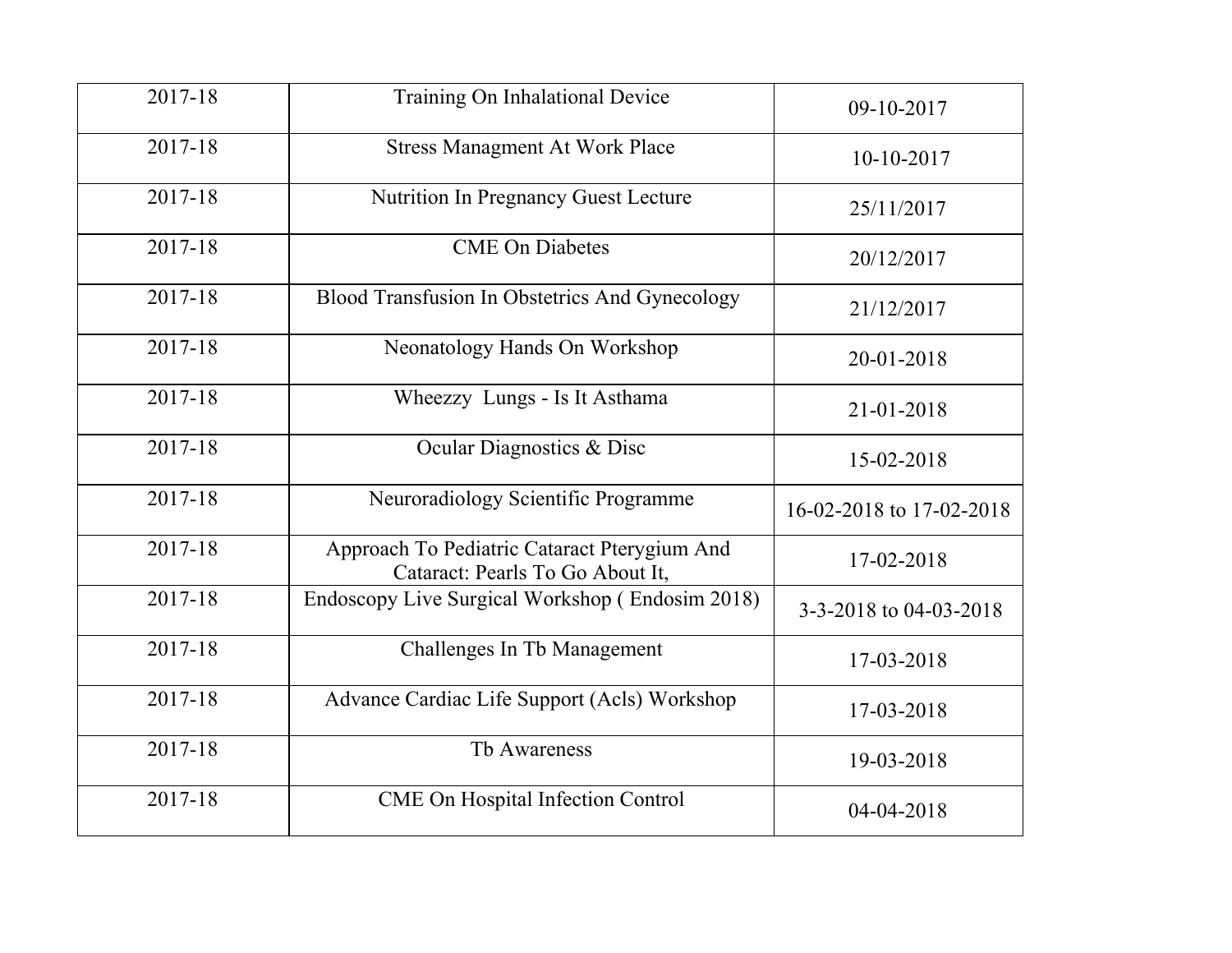| 2017-18 | Colloquium - Occam'S Razor - The Law Of Parsimony                                          | 6-4-2018 to 8-4-2018       |
|---------|--------------------------------------------------------------------------------------------|----------------------------|
| 2017-18 | <b>Temporal Bone Dissection Workshop</b>                                                   | 4-5-2018 to $6-5-2018$     |
| 2017-18 | <b>Temporal Bone Dissection Workshop</b>                                                   | 11-5-2018 to 13-5-2018     |
| 2017-18 | CME On Say No To Tobacco                                                                   | 31-05-2018                 |
| 2016-17 | Acute Diarrhoea in Children - Role of Probiotics with<br>Global & Indian Studies           | 1/6/16                     |
| 2016-17 | Anterior Skull Base workshop                                                               | $1/06/2016$ to $2/06/2016$ |
| 2016-17 | Lateral Skull Base workshop                                                                | 3/06/2016 to 5/06/2016     |
| 2016-17 | Lateral Skull Base workshop                                                                | 8/6/16                     |
| 2016-17 | Organ Donation and Transplantation and Launching of<br>Gift a Life-organ Donation Movement | 18/6/2016 to 19/6/2016     |
| 2016-17 | Flap workshop                                                                              | 21/6/16                    |
| 2016-17 | <b>ORL</b> Symphony                                                                        | 25/6/16 to 26/6/2016       |
| 2016-17 | Training Inhalational device                                                               | 1/7/16                     |
| 2016-17 | ORS celebration                                                                            | 5/7/16                     |
| 2016-17 | More than Shades of Grey                                                                   | 16/7/16                    |
| 2016-17 | Hiatus hernia                                                                              | 1/8/16                     |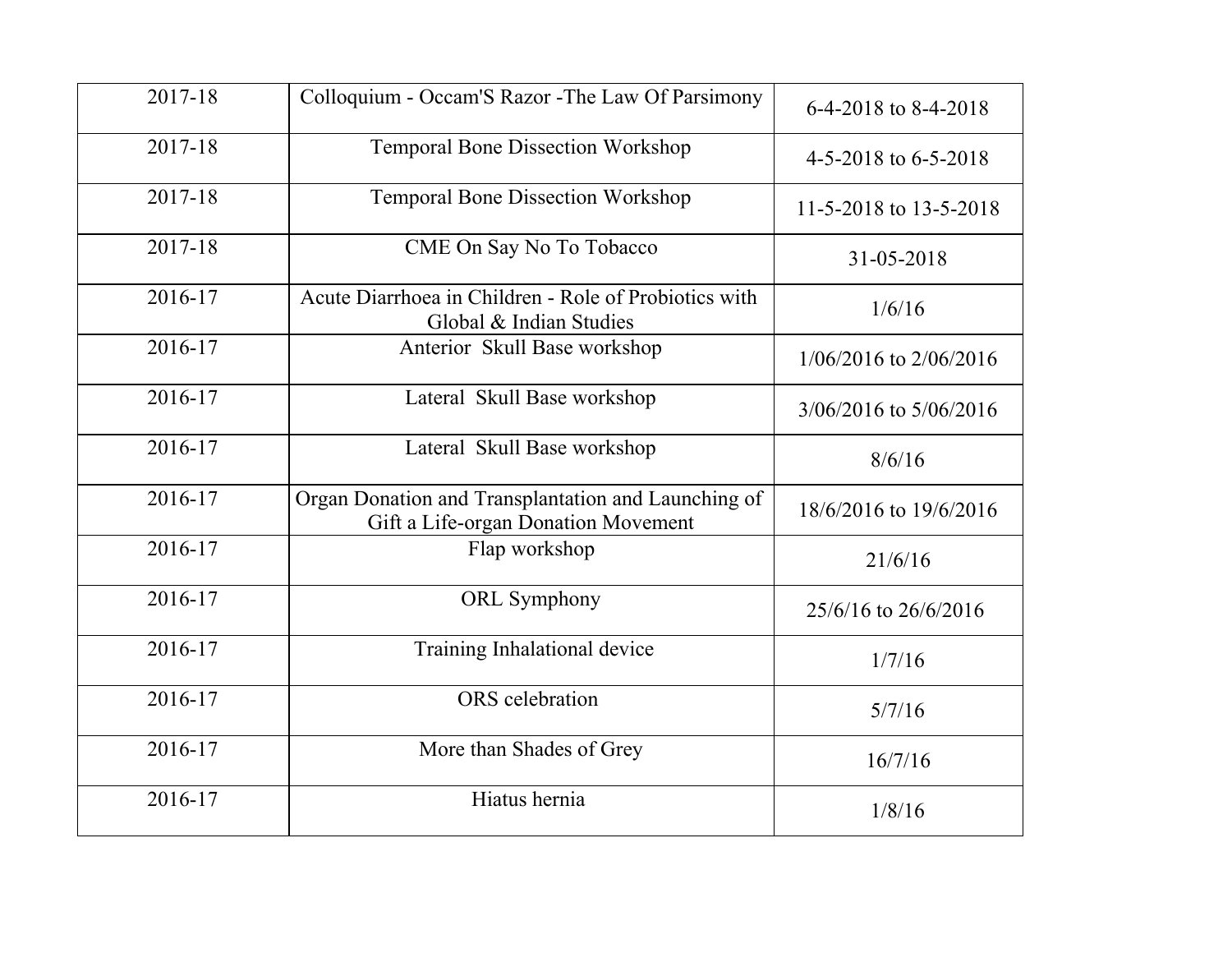| 2016-17 | Workshop On Abdominal Wall & Inguinal Canal<br>Anatomy                                                   | 1/8/16               |
|---------|----------------------------------------------------------------------------------------------------------|----------------------|
| 2016-17 | Simulation Training in Obstetric Emergencies                                                             | 1/8/16               |
| 2016-17 | World Bereast Feeding Week Celebration -2016 Theme<br>: Breastfeeding - A Key To Sustainable Development | 1/8/16               |
| 2016-17 | West zone (ASCICON) dermatology surgery<br>workshop 2017                                                 | 5/8/16               |
| 2016-17 | Bladder pain Syndrome/Urology Issues                                                                     | 20/8/16              |
| 2016-17 | post partum prolapse                                                                                     | 27/8/16              |
| 2016-17 | Current concepts in Cochlear Implant,                                                                    | 1/9/16               |
| 2016-17 | Hands on Training on POST PARTOM IVCD<br>insertion                                                       | 8/9/16               |
| 2016-17 | Recent trend in life style managment, nutrition and<br>aging                                             | 19/9/2016            |
| 2016-17 | Mapcon PATHOLOGY                                                                                         | 21/9/2016 to 24/9/16 |
| 2016-17 | Endometrium in Female infertility                                                                        | 24/9/16              |
| 2016-17 | Otology Live surgical workshop,                                                                          | 1/10/16              |
| 2016-17 | <b>AOA Mascon Simulation Workshop</b>                                                                    | 14/10/16             |
| 2016-17 | navi mumbai chest meet                                                                                   | 22/10/2016           |
| 2016-17 | Radio FREQENCY ABLATION OF VARICOSE<br><b>VEIN</b>                                                       | 23/11/16             |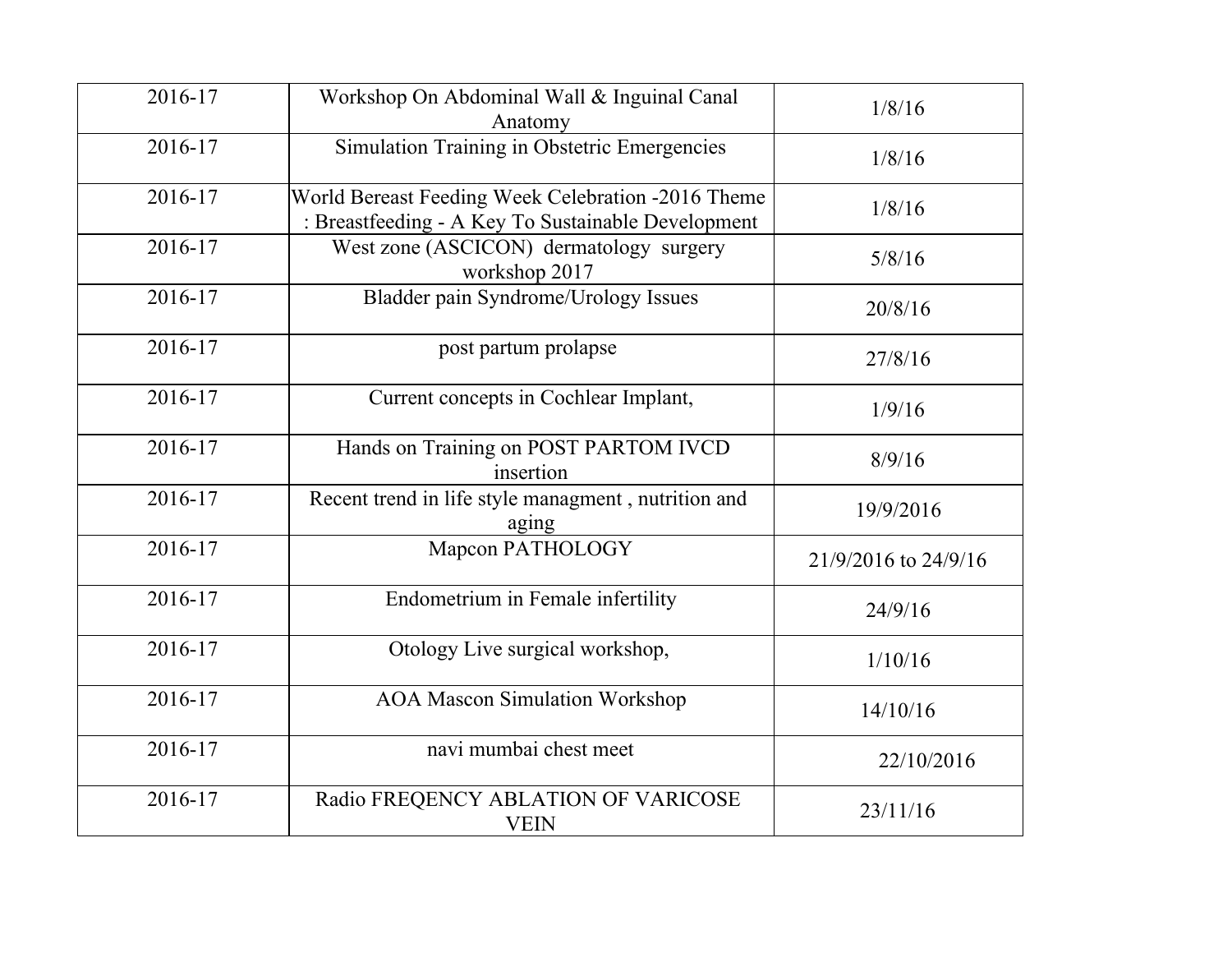| 2016-17 | Workshop on Interstitial Lung Diseases(napcon)                                                       | 24/11/2016              |
|---------|------------------------------------------------------------------------------------------------------|-------------------------|
| 2016-17 | <b>Institution Autopsy Examination</b>                                                               | 26/12/16                |
| 2016-17 | HEALTH SPECIFIC FITNESS ASSESSMENT                                                                   | 4/1/17                  |
| 2016-17 | Obstructive airway disease                                                                           | 17/1/17                 |
| 2016-17 | CME on Pediatric endocrinology                                                                       | 12/2/17                 |
| 2016-17 | Cancer biology -breast cancer biomarker                                                              | 17/2/17                 |
| 2016-17 | CME on Glaucoma diagnostics and medical line of<br>management                                        | 18/2/17                 |
| 2016-17 | CME on Emergency, trauma, critical care and AIIMS-<br><b>Ultrasound Trauma Life Support Workshop</b> | 18/02/2017 to 19/2/2017 |
| 2016-17 | Inter department CME along with ENT dept' Live<br>Surgical workshop 'Dacrocystorhinistomy Surgery.   | 25/2/17                 |
| 2016-17 | Workshop On Staplers In General Surgery                                                              | 2/3/17                  |
| 2016-17 | Managment of obstructive jaundice                                                                    | 2/3/17                  |
| 2016-17 | Ear Surgery: Past, Present and Future.                                                               | 2/3/17                  |
| 2016-17 | World TB day                                                                                         | 19/03/2017              |
| 2016-17 | Leave no one behind: Unite to end TB                                                                 | 24/3/17                 |
| 2016-17 | <b>CME</b> on Alteraton in Bowel Habits                                                              | 30/03/2017              |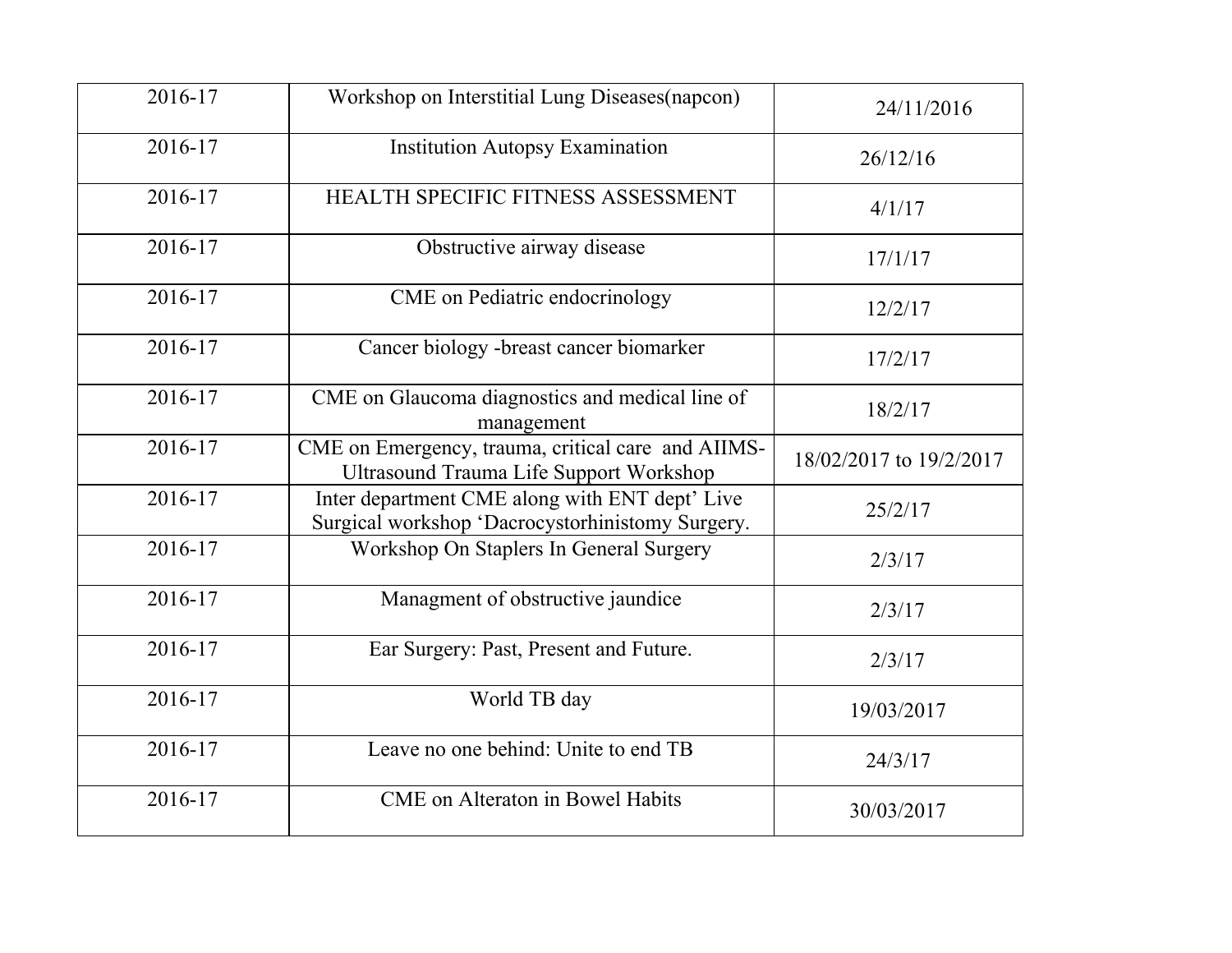| 2016-17 | ovulation induction CLET                                                                         | 22/4/17 |
|---------|--------------------------------------------------------------------------------------------------|---------|
| 2016-17 | "Medical Ethics and Medico-legal Aspects of Clinincal<br>Practice"                               | 25/4/17 |
| 2016-17 | Penetrating keratoplasty with hands on course                                                    | 4/8/17  |
| 2016-17 | Diabetes in preganacy                                                                            | 7/8/17  |
| 2015-16 | Fibroadenosis                                                                                    | 19/2/15 |
| 2015-16 | Medical Simulation Facilitations training Course                                                 | 20/6/15 |
| 2015-16 | "Monsoon Preparedness and Newer infections for<br>2015"                                          | 20/6/15 |
| 2015-16 | live Hysteroscopy workshop                                                                       | 28/6/15 |
| 2015-16 | ICU case discussion workshop.                                                                    | 1/7/15  |
| 2015-16 | ROLE OF NUCLEAR SCAN IN SURGERY                                                                  | 5/7/15  |
| 2015-16 | Pathophysiology of preeclampia & role of<br>hyperhomocysteinemia.                                | 16/7/15 |
| 2015-16 | Adolescent Menorrhagia and managment                                                             | 24/7/15 |
| 2015-16 | Viral Hepatitis, Recent advances Case Based Scenario                                             | 28/7/15 |
| 2015-16 | celebration on World ORS Day                                                                     | 29/7/15 |
| 2015-16 | World Bereast Feeding Week Celebration -2015 Theme<br>: Breastfeeding And Work : Let's Make Work | 1/8/15  |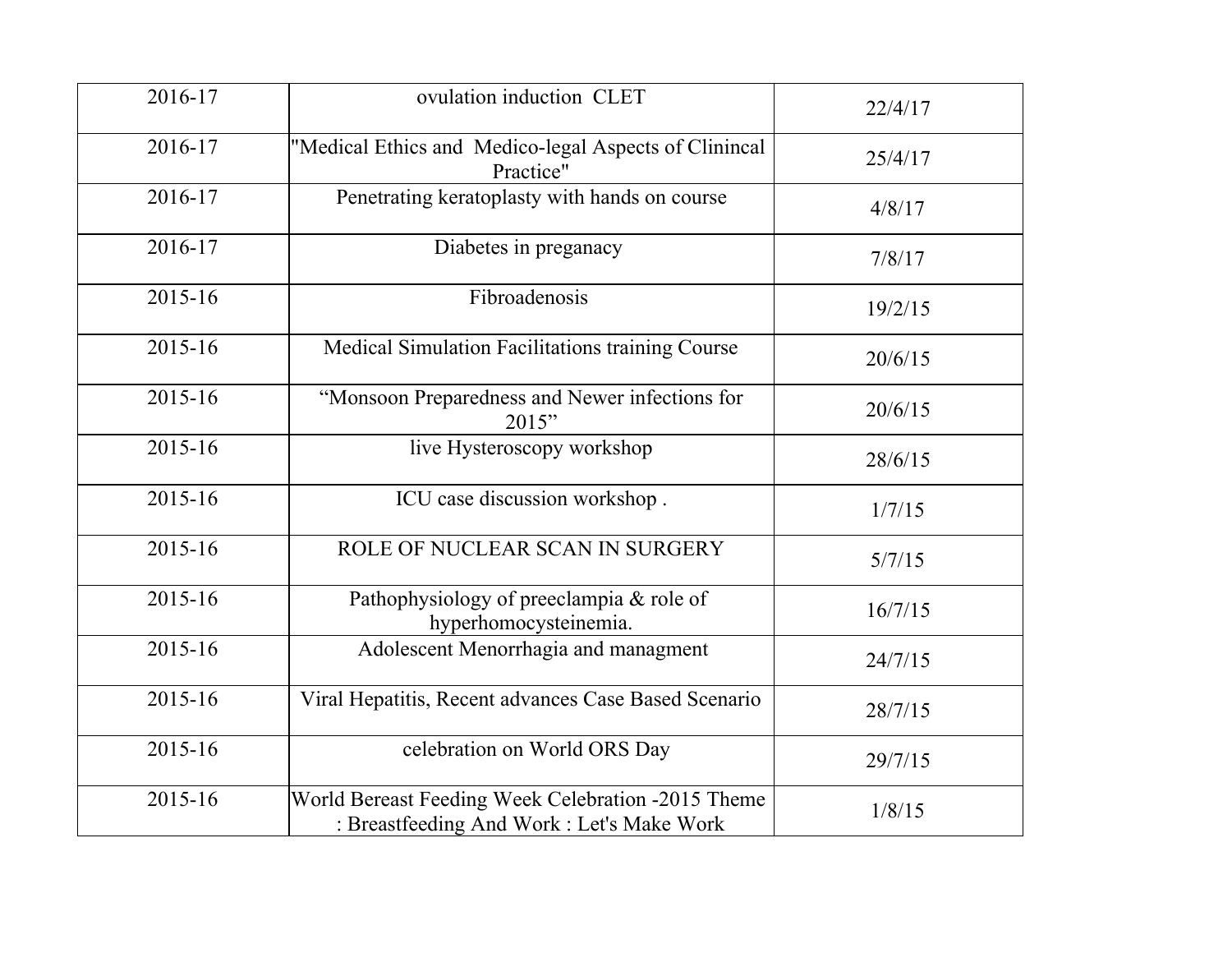| 2015-16 | ORL Symphony: Update on Middle ear and Parotid<br>surgery                              | 2/8/15                   |
|---------|----------------------------------------------------------------------------------------|--------------------------|
| 2015-16 | Retina CME                                                                             | 18/8/15                  |
| 2015-16 | <b>CME On law And Medicine</b>                                                         | 20/8/15                  |
| 2015-16 | Thyrobless - Anatomy & Physiology of Thyroid With<br>Disorders of Thyroid & Management | 21/8/15                  |
| 2015-16 | navi mumbai chest meet                                                                 | 27/8/15                  |
| 2015-16 | navi mumbai chest meet                                                                 | 27/8/15                  |
| 2015-16 | Modern Lifestyles, New Challenges                                                      | 14/9/15                  |
| 2015-16 | Comprehensive Interventional Pain Management<br>Workshop                               | 18/09/2015 to 21/09/2015 |
| 2015-16 | Training on Inhalational Device                                                        | 21/9/15                  |
| 2015-16 | Cochlear implant surgery                                                               | 26/9/15                  |
| 2015-16 | CME on World heart day 2015                                                            | 29/9/15                  |
| 2015-16 | Utility Of ECG in Control Care Setting                                                 | 29/9/15                  |
| 2015-16 | Irrepairable Cuff Tear and Rotator Cuff Repair                                         | 6/10/15                  |
| 2015-16 | Pelvic floor workshop                                                                  | 10/10/15                 |
| 2015-16 | <b>Ultrasound Guided Musculofascial Blocks Workshop</b>                                | 11/10/15                 |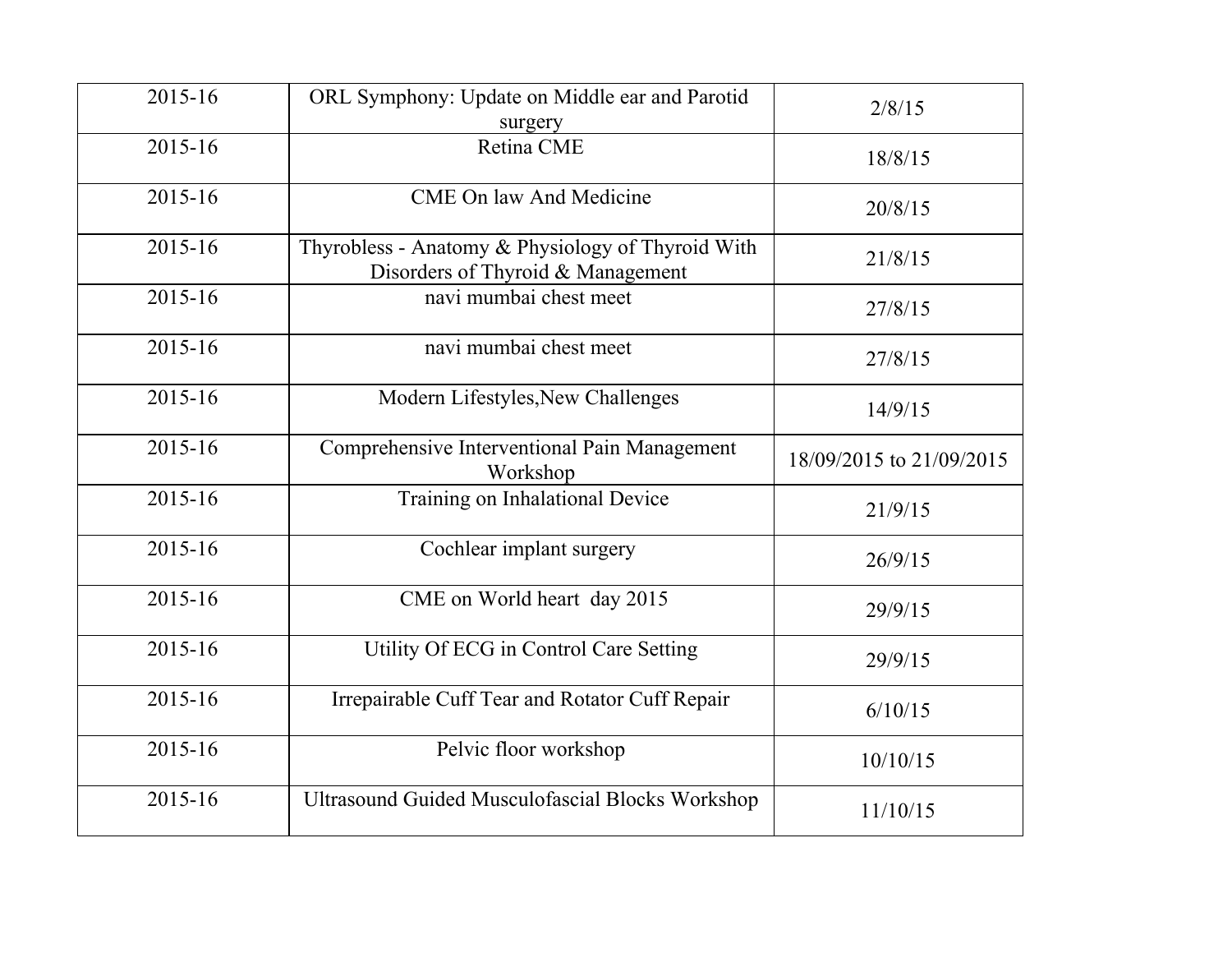| 2015-16 | Heart Disease in Preganacy: Anesthesia Perspective | 16/10/15                |
|---------|----------------------------------------------------|-------------------------|
| 2015-16 | Blood-The Elixir of life                           | 20/10/15                |
| 2015-16 | <b>Endoscopic Sinus surgery</b>                    | 24/10/15                |
| 2015-16 | <b>NUCLEAR SCAN</b>                                | 5/7/15                  |
| 2015-16 | Live Workshop On Laproscpic Ventral Hernia Repair  | 11/4/15                 |
| 2015-16 | <b>World Diabetes Day</b>                          | 5/12/15                 |
| 2015-16 | World COPD Day                                     | 18/12/15                |
| 2015-16 | Keratoconus                                        | 7/1/16                  |
| 2015-16 | <b>Recent Advances in Psychiatry</b>               | 13/02/2016              |
| 2015-16 | Obstretic Anaesthesia Emergencies Simulation       | 21/2/16                 |
| 2015-16 | <b>Temporal Bone Dissection</b>                    | 26/02/2016 to 28/2/2016 |
| 2015-16 | <b>Temporal Bone Dissection</b>                    | 11-3-16 to 13-3-16      |
| 2015-16 | <b>Glacoma Medication</b>                          | 11/3/16                 |
| 2015-16 | ICH-GCP and Indian Regulatory Guidelines           | 16.3.2016               |
| 2015-16 | Live Surgical Workshop in Endoscopic Ear Surgery   | 20/3/16                 |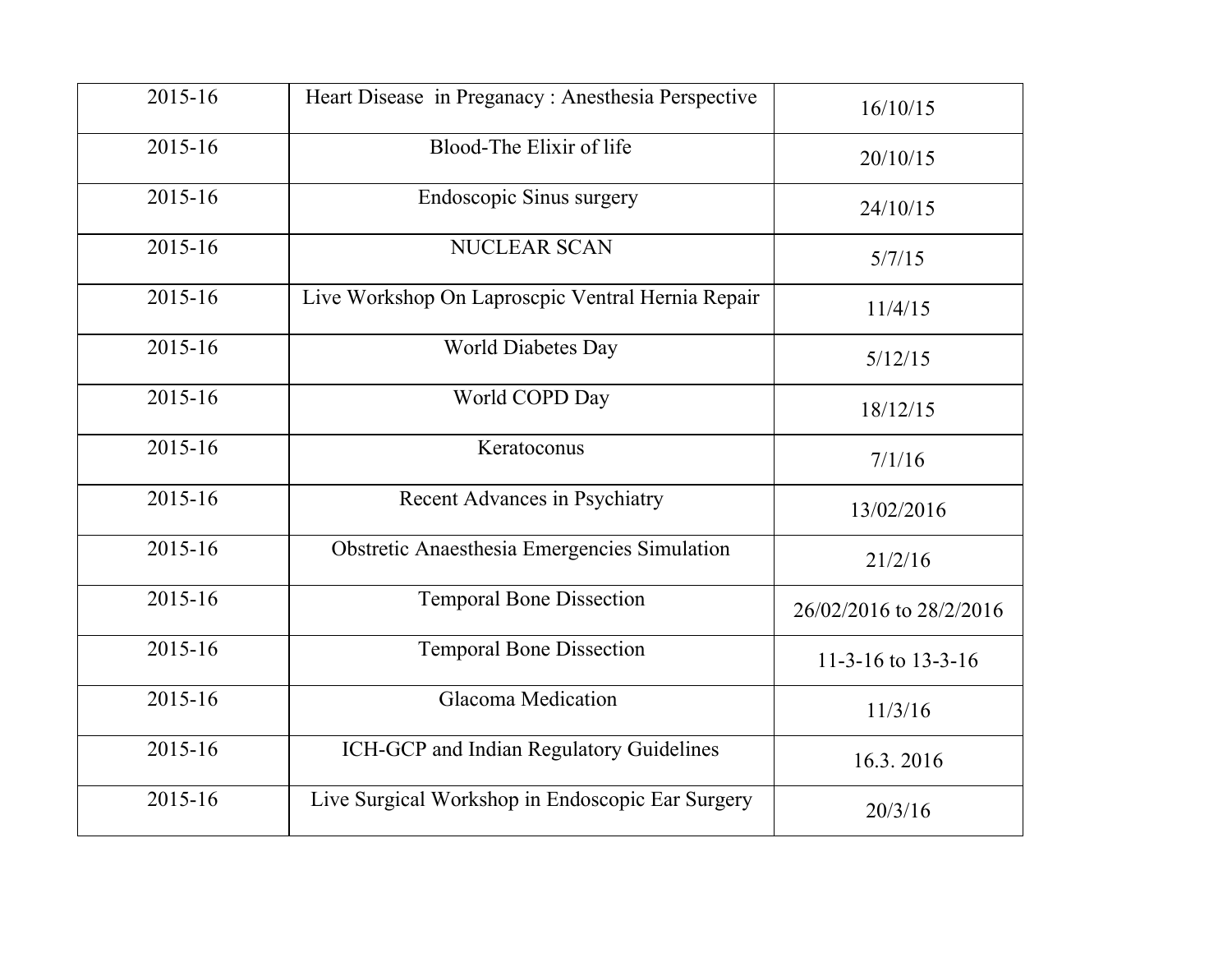| 2015-16 | World INSULIN UPDATE day 2016                                                     | 22/3/16                  |
|---------|-----------------------------------------------------------------------------------|--------------------------|
| 2015-16 | United to End Tuberculosis                                                        | $26 - 03 - 2016$         |
| 2015-16 | World TB Day Meet                                                                 | 28/3/16                  |
| 2015-16 | IV Fluid Status and Way Forword                                                   | 1/4/16                   |
| 2015-16 | <b>Luteal Phase Defect</b>                                                        | 2/4/16                   |
| 2015-16 | Allergic Rhinitis                                                                 | 7/4/16                   |
| 2015-16 | <b>Temporal Bone Dissection</b>                                                   | 15-04-2016 to 17-04-2016 |
| 2015-16 | Foot and ankle                                                                    | 17/4/16                  |
| 2015-16 | <b>Total Laproscopic Hystrectomy</b>                                              | 30/4/16                  |
| 2015-16 | Urticaria Workshop and Seminar                                                    | 17/5/16                  |
| 2015-16 | <b>Temporal Bone Dissection</b>                                                   | 27-05-2016 to 29-05-2016 |
| 2015-16 | Wonders of Isomerism                                                              | 29/10/16                 |
| 2015-16 | Medical and Surgical Treatment of Cholelithiasis<br>(UDCC) In surgery             | 23/3/2016                |
| 2015-16 | Coronary Artery Disease Heart Failure & Heart<br>Transplant (state of Art - 2014) | 22,23/2016               |
| 2015-16 | Management on Cardio Pulmonary Emergencies<br>Simulation based Workshop           | 9th March 2016           |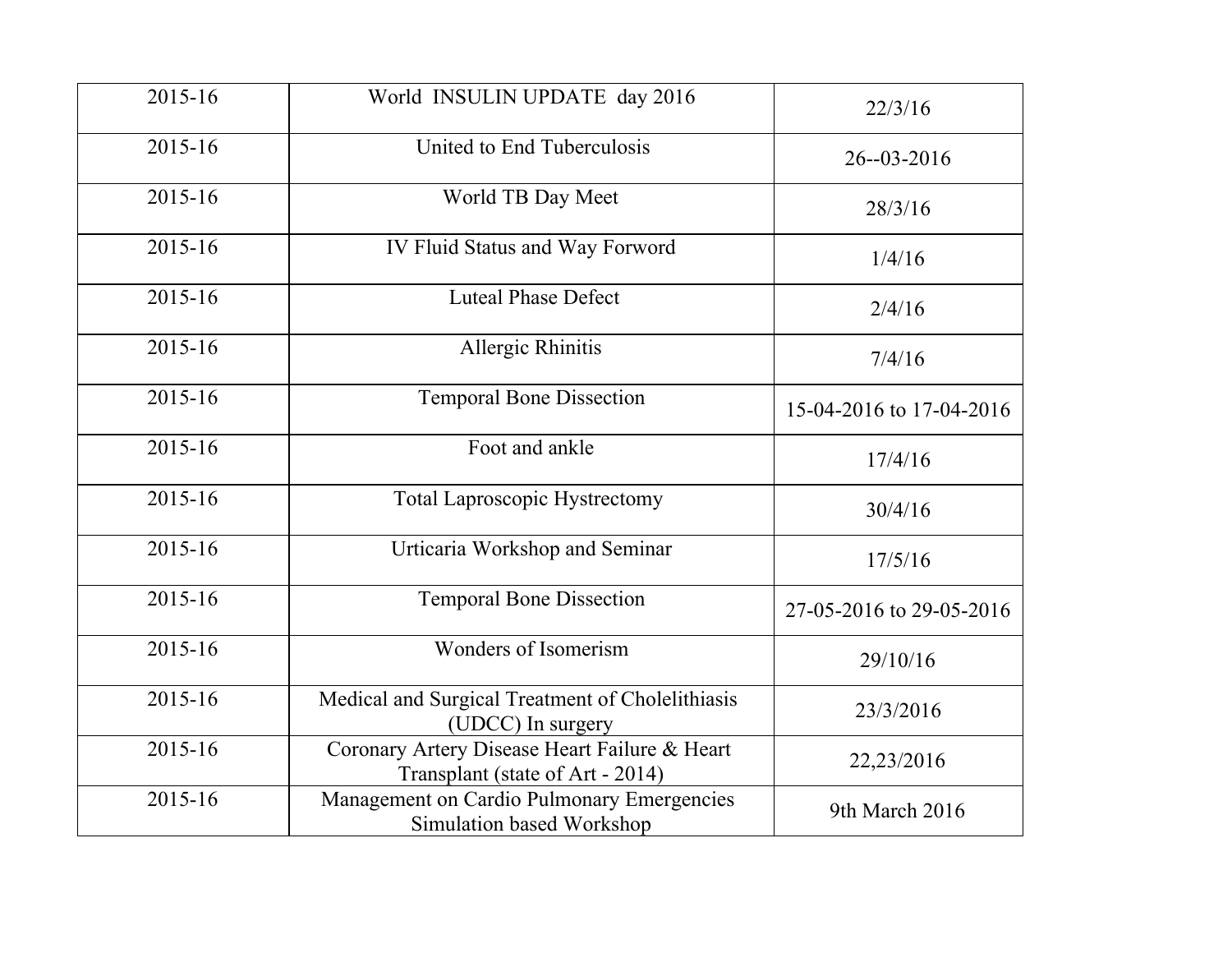| 2014-15 | Promotion Of Oncology Traning And Education In<br>India-Lung cancer Meet                                | 8/6/2014               |
|---------|---------------------------------------------------------------------------------------------------------|------------------------|
| 2014-15 | Diagnostic and therapeutic upper endoscopy                                                              | 12/6/2014              |
| 2014-15 | LNG-IUS in Heavy Menstrual Bleeding                                                                     | 26/6/2014              |
| 2014-15 | Novel Clinical Angiogenesis stem cell therapy for no<br>option patients with IHD                        | 27/6/2014              |
| 2014-15 | oral symphony 2014                                                                                      | 03-07-2014 to 6-7-2014 |
| 2014-15 | Glucose monitoring in Diabetes Management                                                               | 17/7/2014              |
| 2014-15 | Head injury today scenario in trauma ward                                                               | 18/7/2014              |
| 2014-15 | Premenstrual Syndrome                                                                                   | 21/7/2014              |
| 2014-15 | Breast feeding training in collaboration with<br>department of Pediatrics and Obstetric and Gynecology. | 1/8/2014               |
| 2014-15 | Complication of ERCP                                                                                    | 21/8/2014              |
| 2014-15 | Navi mumbai chest meet                                                                                  | 20/9/2014              |
| 2014-15 | Obstructive Sleep Apnea                                                                                 | 20/9/2014              |
| 2014-15 | Blunt abdominal Trauma                                                                                  | 24/9/2014              |
| 2014-15 | bombay ortho society meet                                                                               | 6/10/2014              |
| 2014-15 | Hiatus hernia                                                                                           | 17/10/2014             |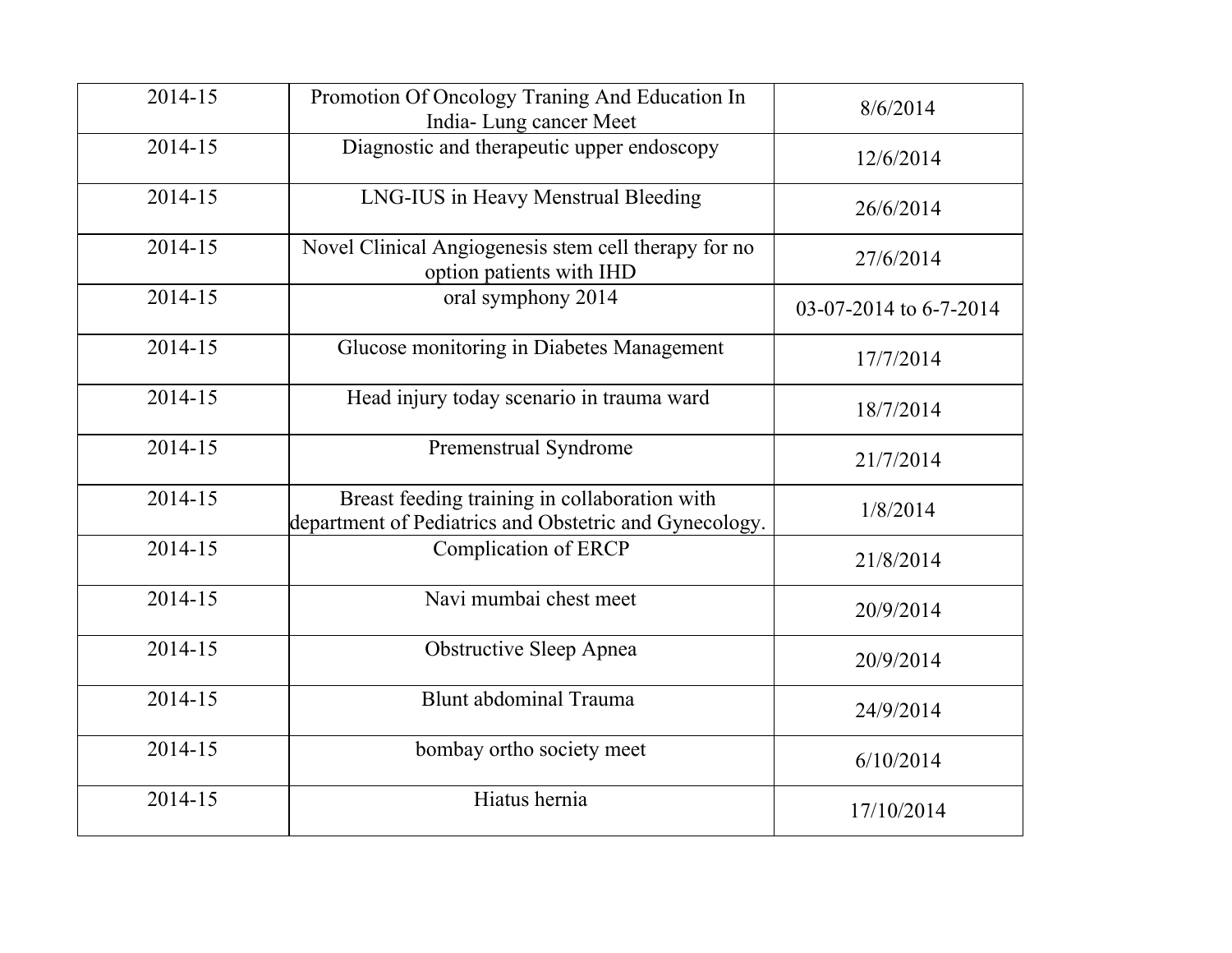| 2014-15 | world diabetes day                                                               | 14/11/2014               |
|---------|----------------------------------------------------------------------------------|--------------------------|
| 2014-15 | laparoscopic CBD Injury                                                          | 24/11/2014               |
| 2014-15 | E-learning experience of 300th day of VITAS                                      | 28-11-2014               |
| 2014-15 | the occasion of world heart day 'heart and healthy<br>environment'               | 30/11/2014               |
| 2014-15 | CmE on HIV - AIDS                                                                | $02 - 12 - 2014$         |
| 2014-15 | Workshop On bronchoscopy and thoracoscopy                                        | 6/12/2014                |
| 2014-15 | Workshop – on how to make effective poster                                       | 6/1/2015                 |
| 2014-15 | workshop on 'Understanding and Practicing Rational<br>Emotive Behaviour Therapy' | 13-12-2014 to 14-12-2014 |
| 2014-15 | Skin Allergy Meet 2015                                                           | 10.01.2015               |
| 2014-15 | Head, face, neck, Malignancy todays treatment                                    | 14/1/2015                |
| 2014-15 | Orl Sumphony CME use & misuse of antibiotics                                     | 17/1/2015                |
| 2014-15 | <b>IMPORTANCE OF NEOADJUVANT</b><br><b>CHEMOTHERAPY</b>                          | 17/1/2015                |
| 2014-15 | <b>SLEEP MEDICINE CME</b>                                                        | 23/1/2015                |
| 2014-15 | CME on SLEEP study                                                               | 24/1/2015                |
| 2014-15 | Virtual international telegraphic academic session<br><b>VITAS CME</b>           | 29/1/2015                |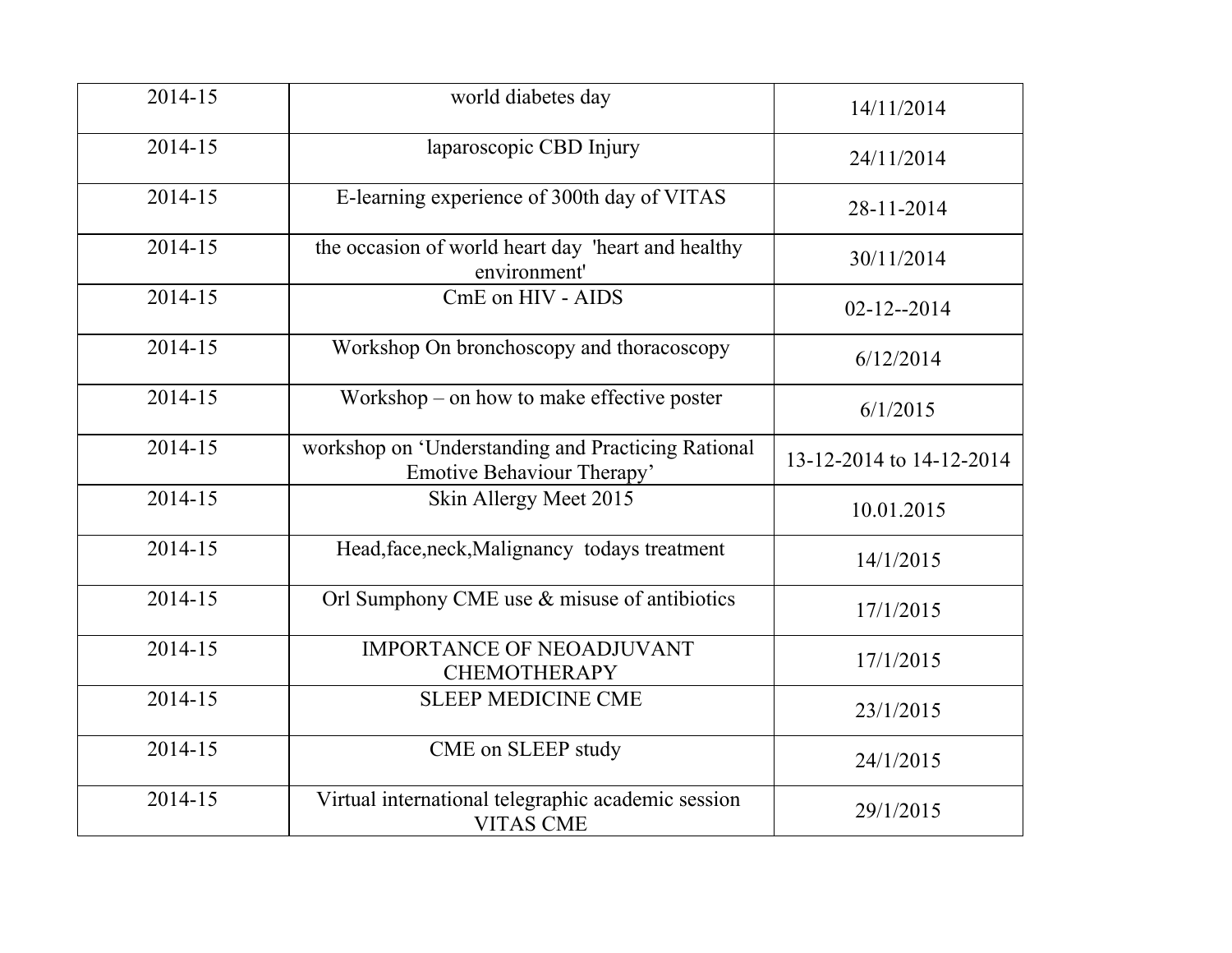| 2014-15 | Scorpion Bite Poisoning and treatment                                                      | 29/1/2015              |
|---------|--------------------------------------------------------------------------------------------|------------------------|
| 2014-15 | Leperosy Meet                                                                              | 4/2/2015               |
| 2014-15 | <b>Facial Nerve Paralysis Management</b>                                                   | 12/2/2015              |
| 2014-15 | CA thyroid                                                                                 | 13/2/2015              |
| 2014-15 | <b>Umbrella of Nutrition</b>                                                               | 21/2/2015              |
| 2014-15 | <b>CME</b> on TB Awarness And Update                                                       | 1/3/2015               |
| 2014-15 | MEU WORKSHOP CONDUCTED "BASIC COURSE<br>WORKSHOP IN MEDICAL EDUCATION<br><b>TECHNOLOGY</b> | 18-3-2015 TO 20-3-15   |
| 2014-15 | Neoadjuvant chemotherapy                                                                   | 19/3/2015              |
| 2014-15 | LIVER TRANSPLANT PROTOCOLS AND<br><b>INDICATION</b>                                        | 19/3/2015              |
| 2014-15 | World TB day CME                                                                           | 29/3/2015              |
| 2014-15 | POLYCYSTIC OVARIAN SYNDROME AND<br><b>OVULATION INDUCTION</b>                              | 15.04.2015             |
| 2014-15 | Per Oral Endoscopic Cardiomyotomy                                                          | 22/4/2015              |
| 2014-15 | Testicular tumor chemotherapy                                                              | 4/5/2015               |
| 2014-15 | Simulation based Training course on Obstetric<br>Emergencies                               | 9/5/2015               |
| 2014-15 | <b>Research Methodology</b>                                                                | 19th & 20th March 2015 |